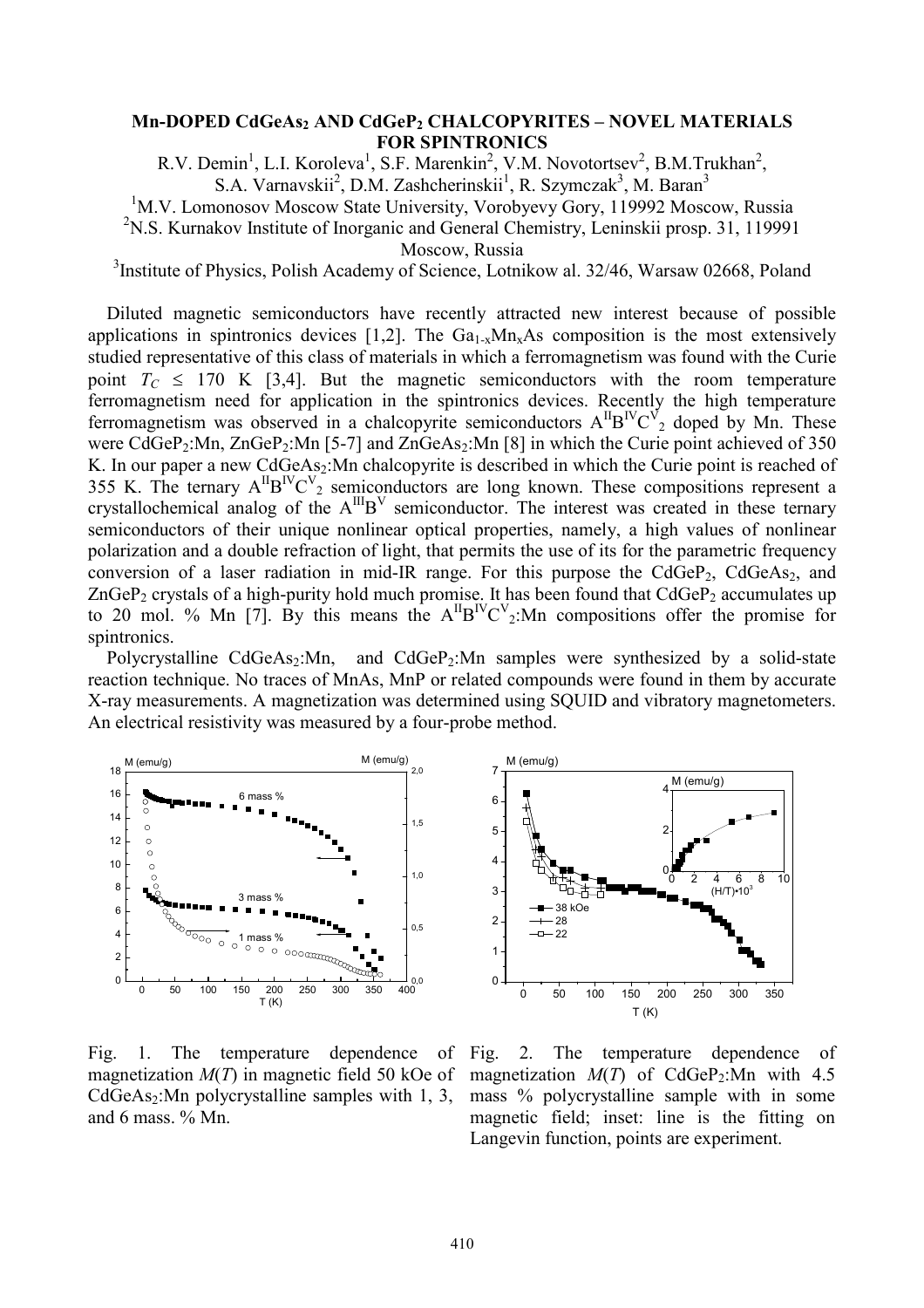The temperature dependence of specific magnetization, *M*(*T*), of investigated samples is presented in Figs. 1,2. As one can see from Fig. 1 the  $M(T)$  behavior of CdGeAs<sub>2</sub>:Mn is distinctly dependent on the Mn concentration. As seen from Figs. 1 and 2, the *M*(*T*) dependence for CdGeAs<sub>2</sub>:Mn and CdGeP<sub>2</sub>:Mn samples has a complicated character. So, the  $M(T)$  shape is characteristic of the ferromagnet at  $T > 80$  K for the first system and  $T > 115$  K for the second compound but at low temperatures a sharp increase of magnetization with a decrease of temperature is seen, which can be interpreted as an additional contribution of a paramagnetic-like phase. The non-uniform distribution of Mn ions in the polycrystalline samples can lead to a situation that a part of sample is ferromagnetic (FM) with a magnetization *MFM* and other part is in state close to paramagnetic (PM) one with a magnetization  $M_{PM}$ . So, the whole magnetization  $M = xM_{FM} + (1 - y)$  $x$ ) $M_{PM}$ , where *x* is the portion of FM part. The  $xM_{FM}$  contribution at low temperatures can be roughly estimated by extrapolation of the rectilinear portions of the *M*(*T*) curves from the interval *T*   $>$  115 K until they intersect the *M*-axis. Inset to Fig. 2 demonstrates that the  $(1 - x)M_{PM}$ experimental point, received at different values of *T* and *H,* is spaced on the curve, corresponding to Langevin function  $L = \text{cth}(\mu H/kT) - kT/\mu H$ :

$$
(1-x)M_{PM} = M_0L(\mu H/kT),\tag{1}
$$

when  $\mu$  is the mean magnetic moment of cluster. The  $\mu$ -values of the CdGeAs<sub>2</sub>:Mn and CdGeP<sub>2</sub>:Mn samples equal to 7.4  $\div$  8  $\mu_B$  and 8.6  $\mu_B$  correspondingly (see Table 1) that is the (1-*x*)M<sub>PM</sub> part represents the superparamagnet.

|                 | . .   |                            |                       |
|-----------------|-------|----------------------------|-----------------------|
| Compund         | Tc, K | $\mu$ , $\mu$ <sub>B</sub> | $T_{\text{omax}}$ , K |
| $CdGeAs2$ with: |       |                            |                       |
| 1 mass% $Mn$    | 350   | 7.4                        | 276                   |
| $3$ mass% Mn    | 355   | 8.0                        | 324                   |
| $6$ mass% Mn    | 355   | 8.0                        | 291                   |
| $CdGeP_2$ with: |       |                            |                       |
| $4.5$ mass% Mn  | 330   | 8.6                        |                       |

The presence of superparamagnetic part in samples is responsible for the difference between FC and ZFC curves in low magnetic fields which was observed in these samples. At 5 K the *xMFM* contributions form 12% of whole *M* for the sample with Mn concentration of 1 mass %, 76 % for 3 mass  $\%$ , and 91  $\%$  for 6 mass  $\%$  for CdGeAs<sub>2</sub>:Mn and 52% for CdGeP<sub>2</sub> with 4.5 mass  $\%$  Mn.

The Curie temperature of such magnetic two-phase sample is  $T_C$  of its FM part. The determination of  $T_C$  – value with use of the Belov-Arrott method or the fit under the Brillouin function fails because of the magnetic inhomogeneity of samples. So, we determined  $T_C$  – value by an extrapolation of the steepest part of the *M*(*T*) curve until it intersects the *T-*axis, similarly as was done in Ref. 7 and 8. The obtained *T<sup>C</sup>* – values are given in Table 1. Application of that method of the  $T_C$  determination is easily justified since a  $(1-x)M_{PM}$  contribution near  $T_C$  is less than  $xM_{FM}$  by a factor  $\sim$  100 and nearly constant.

Fig. 3 shows the temperature dependences of an electrical resistivity  $\rho$  of the CdGeAs<sub>2</sub>:Mn and CdGeP<sub>2</sub>:Mn samples. The  $\rho(T)$  curves of CdGeAs<sub>2</sub>:Mn have the large maximum at  $T_{\rho max} < T_C$ (see Table 1 for the  $T_{\text{omax}}$  values). At  $T > T_{\text{omax}}$  the conductivity has a semiconductor character and a metallic one at  $T < T_{omax}$ . The CdGeP<sub>2</sub>:Mn has semiconductive type of comductance. The sign of charge carriers was determined at 300 K using thermopower measurements. It has been found that the hole type of the conductivity prevails in the all investigated compounds except the CdGeAs2:Mn compound with 6 mass. % Mn, in which the type of conductivity is an electronic one.

It was shown that  $Mn^{2+}$ -ions substitute of Cd<sup>2+</sup>-ions up to 3 mass. % and for compound with 6 mass %  $\text{Mn}^2$ -ions substitutes of Ge<sup>4+</sup>-ions mainly. In first case the free charge carriers are absent